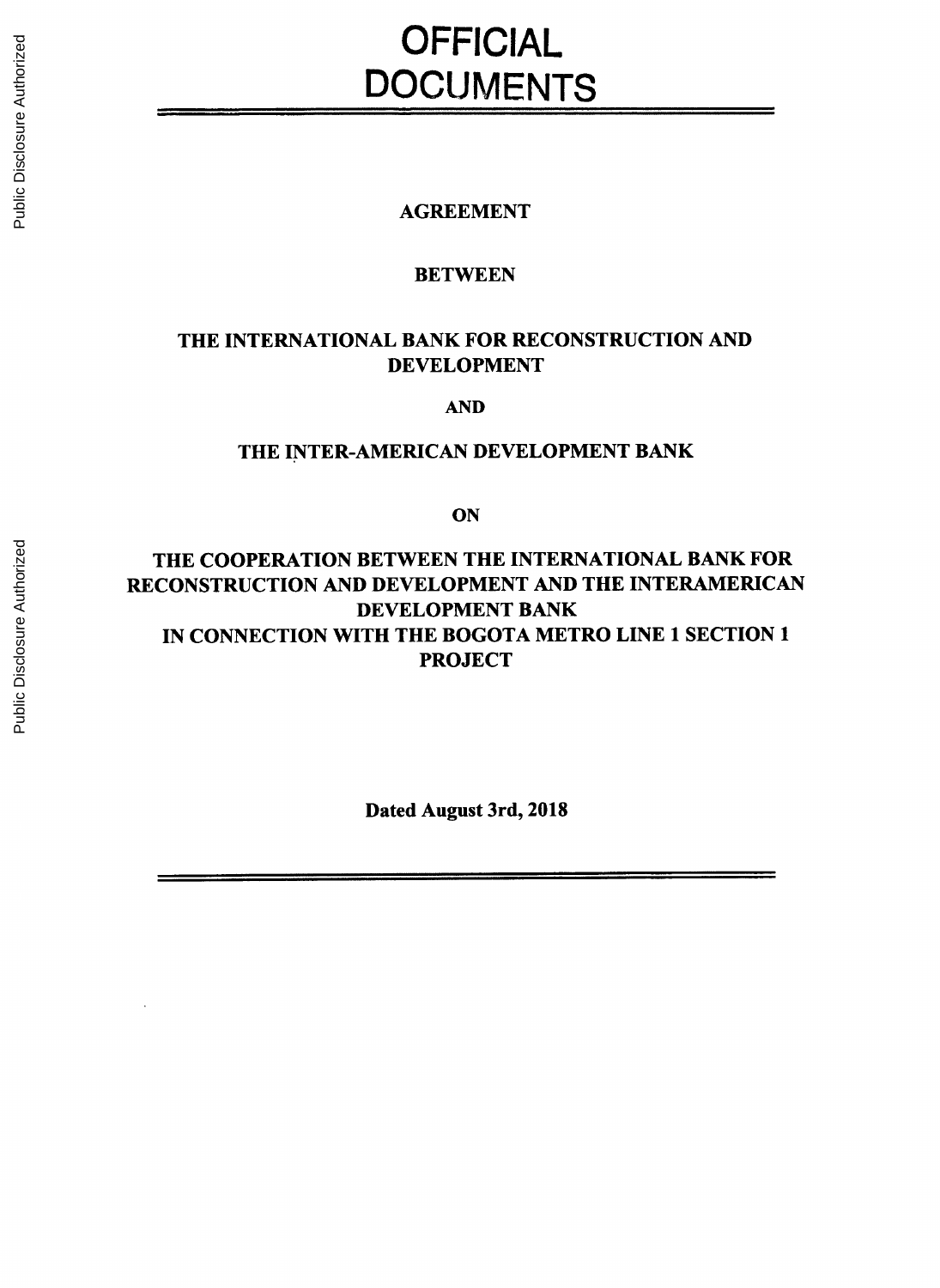#### WHEREAS:

 $\overline{\phantom{a}}$ 

**(A)** The Borrower has requested the Cofinanciers to assist in the financing of the Project, and has entered, or plans to enter, into the Financing Agreements with the Cofinanciers to finance eligible expenditures under the Project.

(B) The Borrower has requested that with respect to Project procurement-related activities financed **by** the Cofinanciers and except as expressly provided in this Agreement: (i) IDB 's Procurement Rules be used in connection with such activities, and (ii) [DB takes a leading role in providing procurement-related implementation support and monitoring.

**(C)** The Cofinanciers agree with the Borrower's request described in paragraph (B) hereinabove and consider that a coordinated and unified approach to procurement would advance the interest of the Project, the Borrower, and the Cofinanciers.

**(D)** The Cofinanciers further consider it appropriate and advisable in the interest of the Project, the Borrower, and the Cofinanciers to cooperate in other matters of common interest relating to the Project, as set forth in this Agreement.

**(E)** The Cofinanciers will reflect, or have reflected, the relevant provisions of this Agreement in the Financing Agreements.

NOW, THEREFORE, the Cofinanciers hereby agree as follows:

## **ARTICLE 1 Definitions and Acronyms**

**<sup>I</sup>**.Unless the subject of the context requires otherwise, the following terms have the following meanings wherever used in this Agreement:

(a) "Borrower" means the Bogotå Metro Company (Empresa Metro de Bogotå").

**(b)** "Cofinanciers" means jointly the World Bank and the IDB.

(c) "Cofinanciers' Anti-Corruption Rules" means, jointly, the World Bank "Guidelines on Preventing<br>and Combating Fraud and C01Tuption in Projects financed by IBRD loans and IDA Credits and Grants",<br>dated October 15, 2006 a Development Bank" **(GN-2349-9)** of March **2011,** and "Policies for the Selection and Contracting of Consultants Financed **by** the Inter-American Development Bank" *(GN-2350-9)* of March 2011 **;** and each Cofmancier's respective sanctions framework.

**(d)** "Financing Agreement" means a legal agreement between the Borrower and the World Bank, or between the Borrower and the IDB, with respect to the Project, setting forth the relevant terms and conditions of the financing provided **by** the World Bank or the [DB to the Project; collectively, the "Financing Agreements."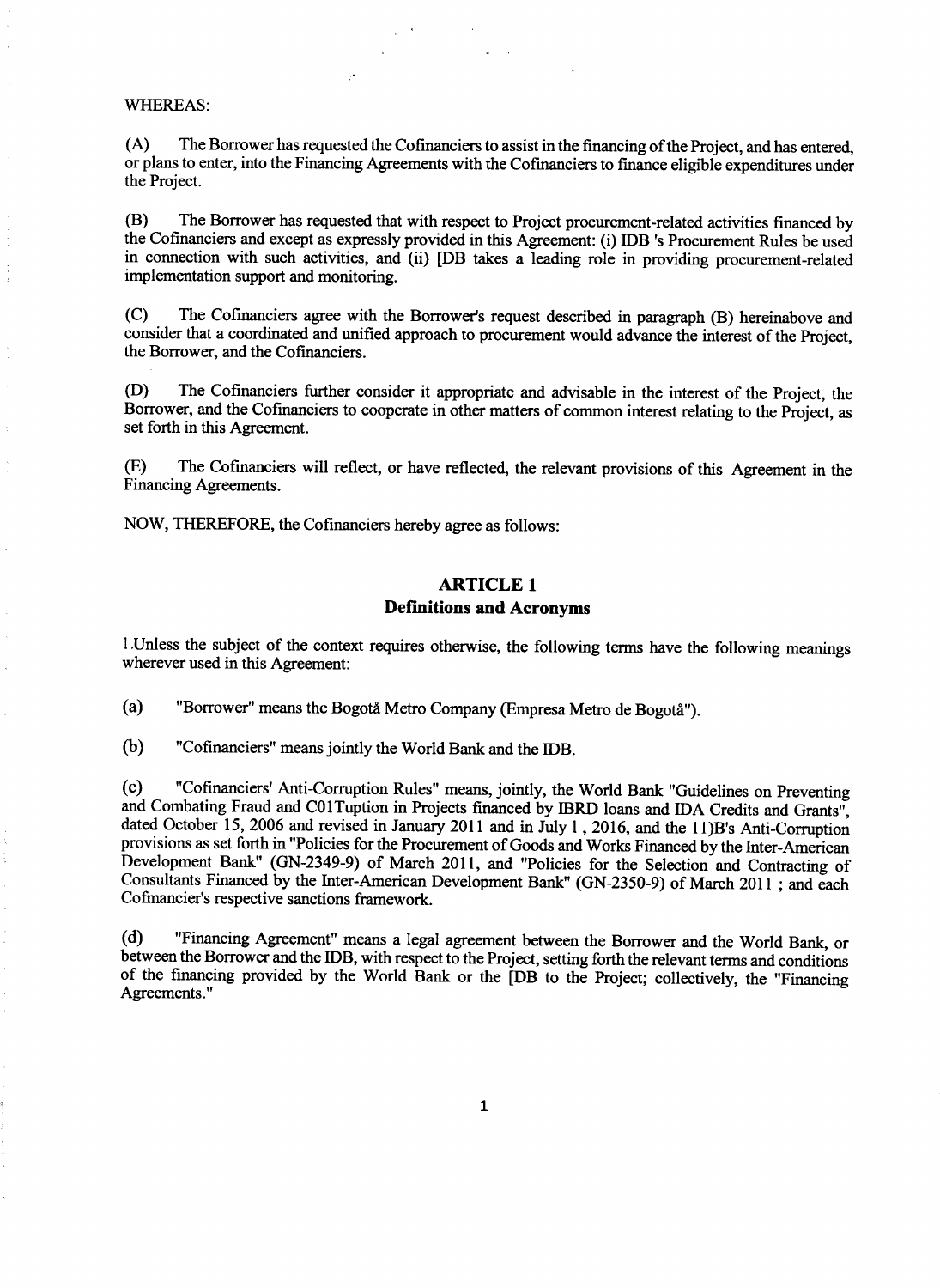(e) "Goods, Works, and Services" means the goods, works, and non-consulting and consulting services required for the Project and to be jointly financed **by** the World Bank and the IDB.

**(f)** "IDB" means the Inter-American Development Bank.

**(g)** "IDB's Procurement Rules" means IDB's operational procurement policies, rules and procedures, as set forth in "Policies for the Procurement of Goods and Works Financed **by** the Inter-American Development Bank" **(GN-2349-9)** of March **2011,** and "Policies for the Selection and Contracting of Consultants Financed **by** the Inter-American Development Bank" (GN-2350-9) of March **2011.**

(h) "Procurement Plan" means the Borrower's Procurement Plan incorporated **by** reference in the Financing. Agreements. The Procurement Plan, including its updates, sets out the selection methods to be followed **by** the Borrower during project implementation in the procurement of Goods, Works, and Services. In addition, the Procurement Plan includes, among other information, the IDB's review requirements, and any other relevant procurement information.

(i) "Project" means the project described in Schedule II of this Agreement.

**(j)** "Safeguard Documents" means collectively, the **ESIA, ESMP,** RPF, Initial RAP, and the RAPs, as these documents are defined in the Financing Agreement.

**(k)** "Sanctions List" means any list used **by** the World Bank or IDB and made available to the Borrower to identify those firms and individuals which are ineligible to participate in a procurement process or be awarded a contract financed **by** the World Bank or the IDB, as the case may be, as the result of the prevailing sanctions procedures of the World Bank or the IDB, respectively.

**(1)** "World Bank" means the International Bank for Reconstruction and Development.

#### **ARTICLE II Project Financing**

**1.** The amount of financing that each Cofinancier intends to provide to the Borrower in respect of one or more Project activities is set forth in its respective Financing Agreement, as the same may be amended from time to time (including to increase or decrease the amount of the corresponding financing).

2. The Cofinanciers will finance eligible expenditures in respect of the costs of Works, Goods and Services.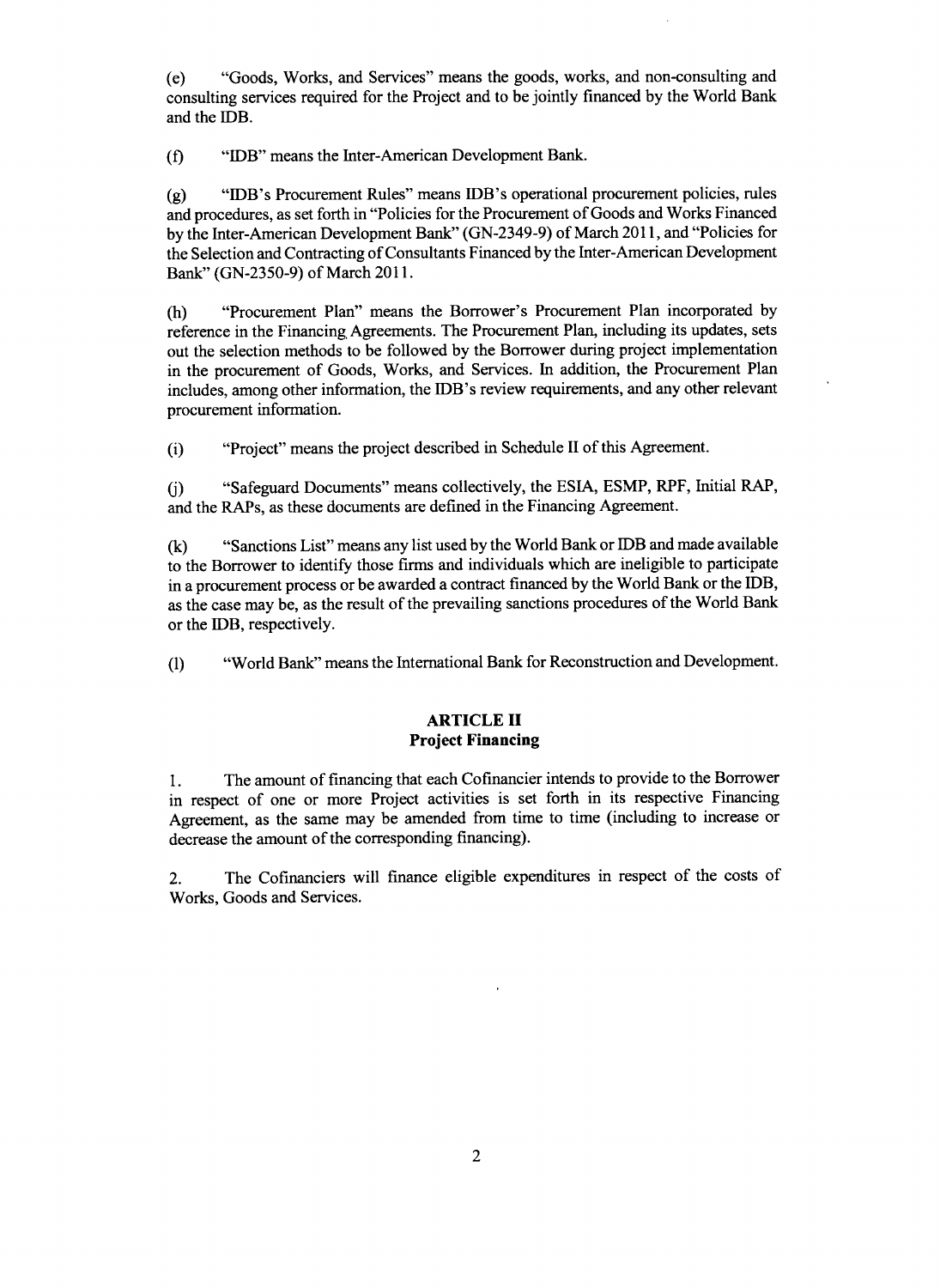#### **ARTICLE III Procurement of Goods, Works, and Services and Financial Management/Disbursement Matters**

1. Unless agreed otherwise **by** the Cofinanciers, and subject to the undertakings set out in Schedule **I** and other provisions of this Agreement, all Goods, Works, and Services will be required to be procured **by** the Borrower in accordance with IDB's Procurement Rules. Nevertheless, IDB will cause the Borrower to: (a) allow firms and individuals from all countries to offer Goods, Works, and Services; and **(b)** give full force and effect to the World Bank's Sanctions List.

2. IDB will take the lead in providing Project implementation support and monitoring with respect to the procurement activities financed **by** the Cofinanciers. IDB will function as the focal point vis-a-vis the Borrower in all matters relating to such procurement activities, including **by:** (a) issuing procurement no-objections related to draft bidding documents and any subsequent amendments thereof, proposals for approval of bid and technical evaluation reports and recommendations for contract award, and contract modifications; **(b)** overseeing responses to bidder communications and complaints, other than allegations or indications covered **by** Article IV of this Agreement; and (c) taking actions in case of non-compliance **by** the Borrower under IDB's Procurement Rules. The World Bank reserves the right to exercise its rights and remedies under its Financing Agreement if the IDB determines that the Borrower has not complied with the IDB's Procurement Rules.

**3.** The bidding documents for Goods, Works, and Services cofinanced **by** the Cofinanciers will follow IDB's standard bidding documents, or other documents agreed **by** the IDB consistent with IDB's Procurement Rules. In addition, the bidding documents will: (i) reflect that the contracts are to be cofinanced on a joint basis; (ii) incorporate and reflect **(A)** the relevant Safeguard Documents; (B) any environmental and social documents developed during Project implementation, as applicable; and **(C)** any other relevant environmental, health, safety and social requirements set forth in the Financing Agreements; (iii) provide for the applicability of the Cofinanciers' Anti-Corruption Rules, and each Cofinancier's Sanctions List; and (iv) contain a provision permitting each of the Cofinanciers and/or persons appointed **by** them, and/or entities authorized according to their respective policies and procedures, to **(A)** inspect and copy all accounts, records, and other documents relating to the procurement process, selection and/or contract execution and (B) inspect or audit the records, accounts and other documents of any bidders (applicants/proposers), consultants, contractors, and suppliers; and their sub-contractors, sub-consultants, agents, personnel, consultants, service providers, relating to the procurement process and/or contract execution. With respect to the World Bank. application and compliance with (iii) and (iv) will be confirmed through inclusion in the bidding documents of the World Bank's form of letter of acceptance to **be** submitted **by** each bidder (applicant/proposer) at the time of bidding and incorporated in any resulting contract(s).

4. The Borrower will prepare the overall Procurement Plan in a format agreed between the Cofinanciers. **All** modifications and updates to the Procurement Plan will be subject to the no-objection **by** both Cofinanciers.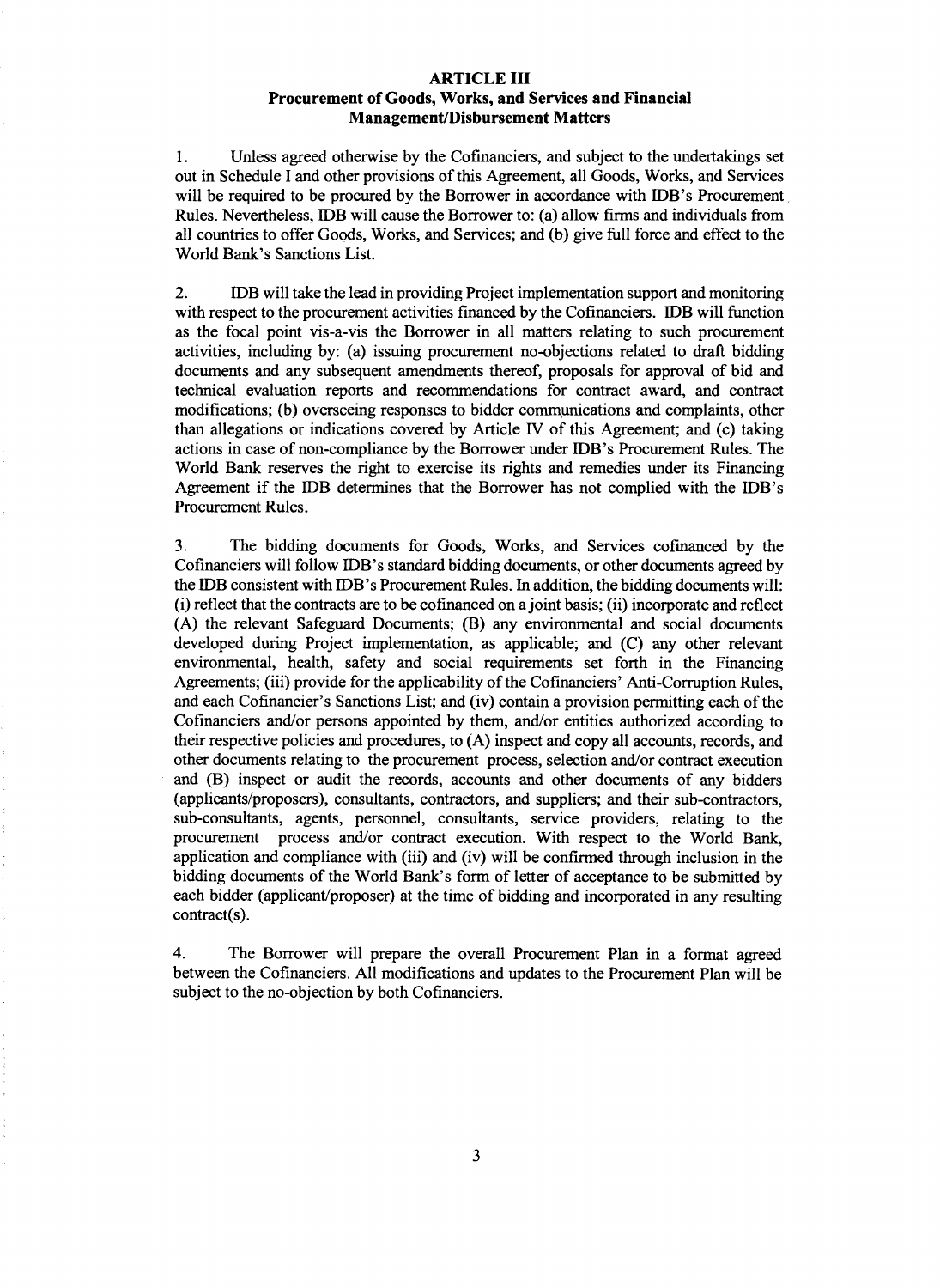**5.** The Cofmanciers will adopt a harmonized approach on financial management and disbursement **by** requiring the Borrower, in their respective Financing Agreements, to:

- (a) have a unique set of project financial reporting statements which could include additional format if required **by** any of the Cofinanciers as part of the complete set of financial reports.
- **(b)** include the receipt of an audit report on the annual audited financial statements covering all sources of funds (the World Bank, IDB and counterpart funds) and related expenditures, in compliance with the terms of reference of an audit as approved **by** both Cofinanciers. The audit will be conducted **by** an auditor and terms of reference acceptable to the Cofinanciers.

**6.** Each Cofinancier will review the annual audited financial statements and/ or periodic interim unaudited reports provided **by** the Borrower pursuant to each Cofinancier's Financing Agreement, and will share with the other Cofinancier the findings of its review and communication with the Borrower;

**7.** The Borrower shall comply with the disbursement policies and procedures in accordance with the Financing Agreement of each Co-financier.

#### **ARTICLE IV Anti-Corruption**

**1.** The Cofmanciers' Anti-Corruption Rules will apply, respectively, to the financing provided for the Project **by** the Cofinanciers, and they will cooperate to ensure proper application of such rules.

2. Each Cofinancier will, subject to their respective rules on sharing and/or disclosing information, notify the other Cofinancier in a timely manner of information about any known, credible and material allegation or indication of corrupt, fraudulent, collusive, coercive or obstructive practices in connection with the procurement process for and or execution of contracts jointly financed **by** the Cofinanciers under the Project. Such notification will be conducted through each Cofinancier's respective investigative unit. Unless otherwise agreed in a particular case, it is expected that IDB, as the Cofinancier taking the lead role in providing Project implementation support and monitoring with respect to procurement activities **by** the Borrower, will take the lead in inquiring into or investigating such allegations. The World Bank retains the right, in its sole discretion, to itself inquire into or investigate any such allegation or indication.

**3.** Any allegation of corrupt, fraudulent, collusive or coercive practices against a Cofinancier's staff under this Agreement will be handled **by** that Cofinancier, in accordance with that Cofinancier's regulations, rules, procedures and administrative instructions. In the event that an allegation of corrupt, fraudulent, collusive or coercive practices concerns staff members of both Cofinanciers, and/or involves such staff members and third parties participating in the Project the Cofinanciers will coordinate their investigative activities and cooperate to the extent permitted **by** the Cofinanciers' respective regulations, rules, procedures, and administrative instructions as well as their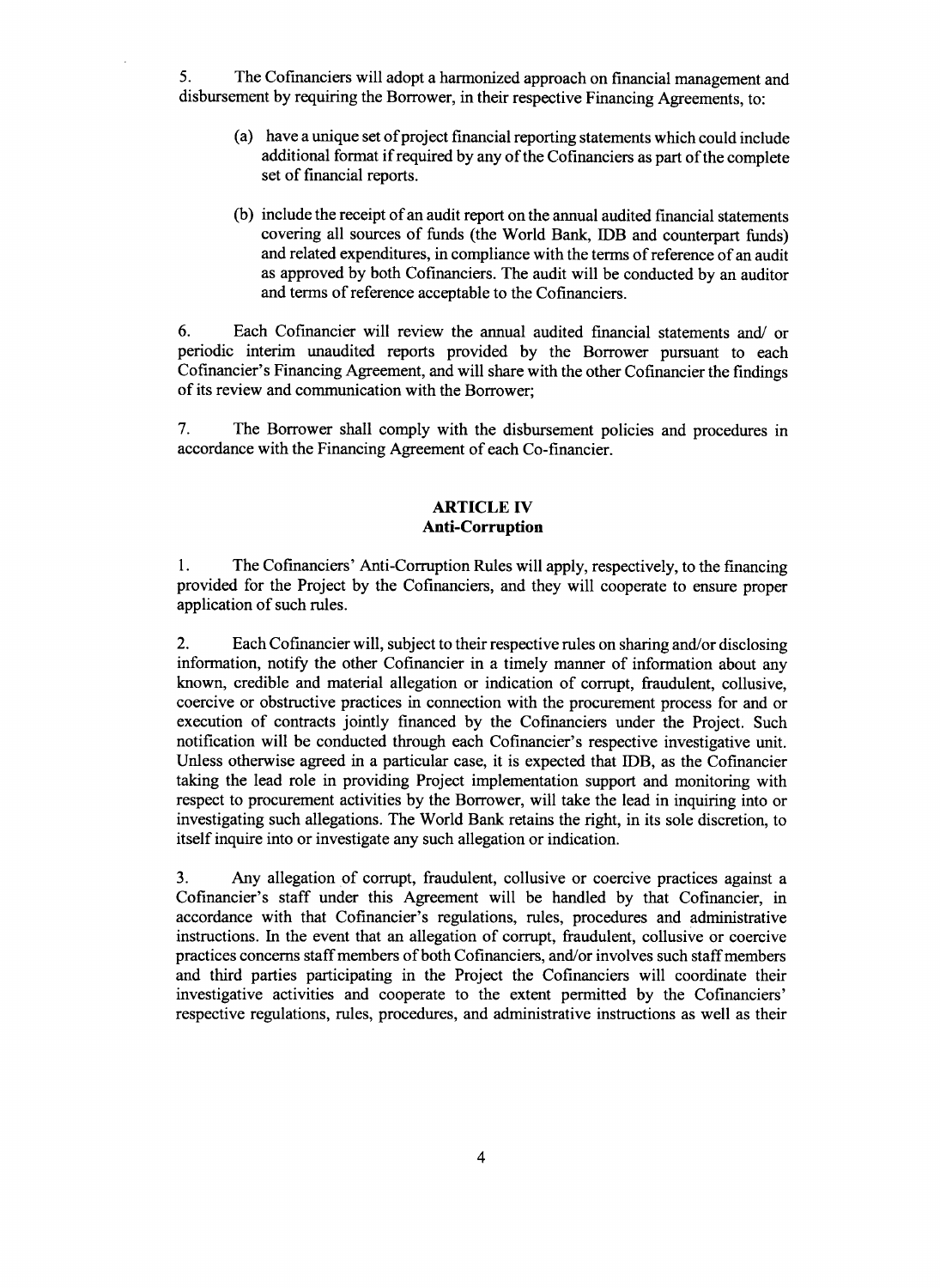investigative procedures applicable to third parties.

4. Subject to paragraph **3** of this Article IV, the Cofinanciers agree and acknowledge that nothing in this article shall be deemed to waive or otherwise limit any right or authority of either Cofinancier under its Financing Agreement or otherwise, to sanction or take remedial action against any third party which that Cofinancier has determined, based on its applicable sanctions framework, to have engaged in corrupt, fraudulent, coercive, collusive or obstructive practices. The Cofinanciers may explore how sanctions or other results of investigations taken **by** one Cofinancier can be supported **by** the other Cofinancier.

## **ARTICLE V Cooperation, Coordination, and Exchange of Information**

**1. The Cofinanciers will, in a** timely manner, share with each other, subject to their respective rules on sharing and/or disclosing information, information related to the Project and its progress. Neither Cofinancier will publicly disclose any information received **by** it under this Agreement from the other Cofinancier on a confidential basis, without obtaining the prior written consent of the providing Cofinancier. The information so shared between the Cofinanciers may not be: (a) relied upon as a basis to initiate any administrative, civil or criminal action; or **(b)** attributed to the Cofinancier providing information to the other. Nothing in this Agreement will prevent either Cofinancier from using the information received from the other to independently develop its own evidence for use in support of sanctions or other corrective or remedial actions.

2. Without limiting the provisions in paragraph 1 of this Article V, the Cofinanciers will promptly inform each other of: (a) any substantial breach or case of non-compliance committed **by** the Borrower under the Financing Agreement with the Cofinancier concerned; **(b)** findings of any investigations, and remedial actions undertaken or planned to be undertaken **by** the concerned Cofinancier; (c) proposed material amendments to the Financing Agreement; and **(d)** planned suspension or termination, in whole or in part, of the right of the Borrower to make withdrawals of proceeds for its financing of the Project, or planned cancellation of any amounts thereof; or declaring its financing to be due and payable prior to the agreed maturity thereof.

**3.** The IDB will act as the coordinator for all technical matters and environmental and social safeguards applicable to the Project. Prior to issuing any no-objection, the IDB will collaborate and coordinate with the World Bank, and adequately reflect the World Bank's views and comments with respect to technical matters and environmental and social safeguards applicable to the Project, including the documents and requirements referred to in paragraph 3(ii) of Article **III** of this Agreement.

4. The Cofinanciers will carry out, when appropriate and necessary, joint Project implementation support and monitoring missions.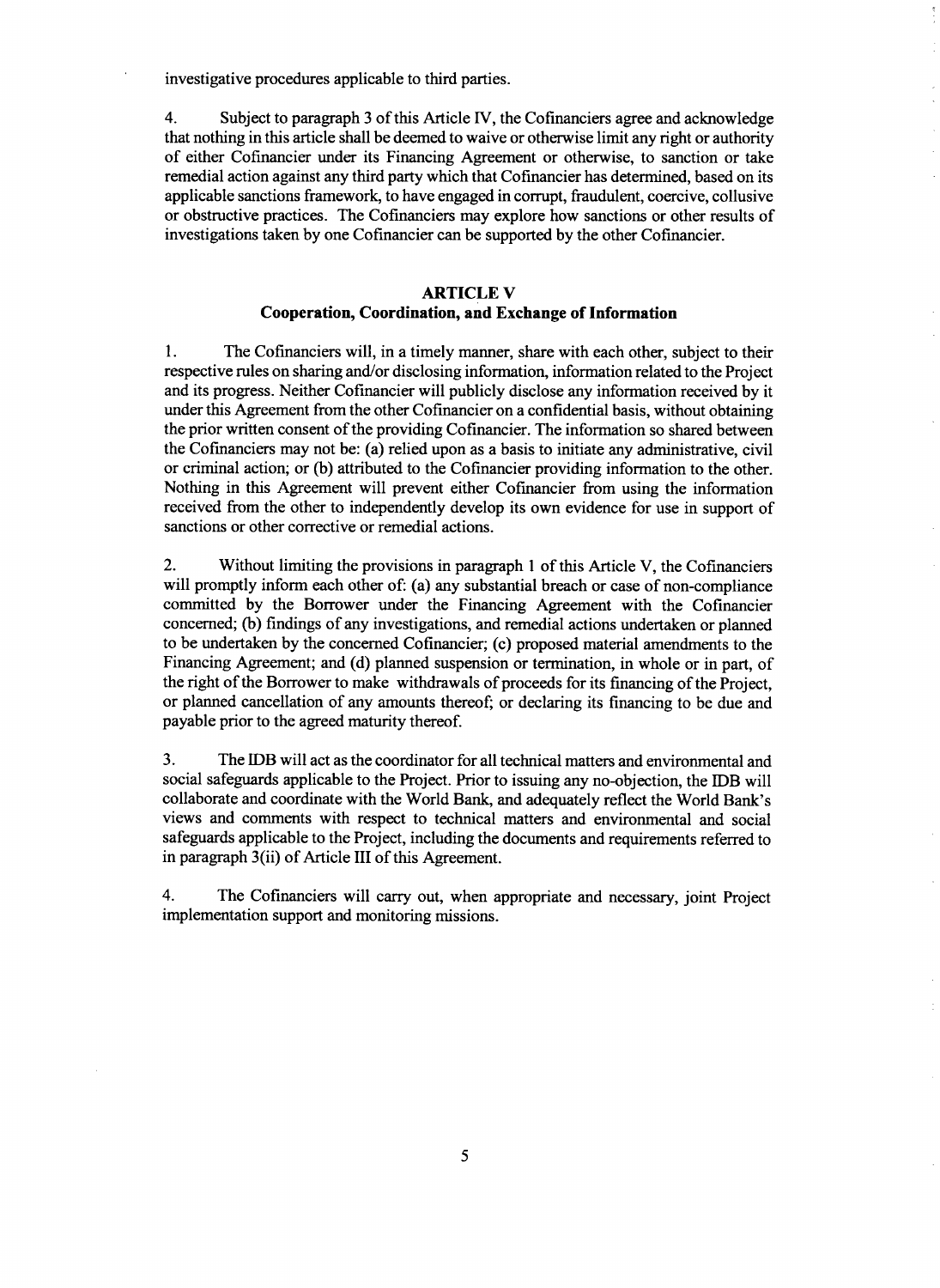### **ARTICLE VI Safeguard Arrangements**

1. Without limitation to the provisions of Article V of this Agreement, the Cofinanciers will cooperate and coordinate their respective arrangements in relation to environmental and social safeguards applicable to the Project, in accordance with the following principles and arrangements:

- a) The Cofinanciers confirm that the Project shall be prepared and carried out pursuant to, and in compliance with, the environmental and social policies, practices, procedures and guidelines of each Cofinancier. To this end, any environmental and/or social documentation to be developed and adopted **by** the Borrower during Project preparation and implementation (e.g. Safeguard Documents, site-specific environmental and social impact assessments or management plans and site-specific resettlement action plans) will be prepared pursuant to, and in compliance with, the policies, practices, procedures and guidelines of the each Cofinancier.
- **b)** Each Cofinancier will independently review drafts of environmental and social safeguard documents prepared or updated during Project implementation, with the aim of forming a joint, mutually acceptable position. However, each Cofinancier will be responsible of providing a no-objection to said documentation, and thereafter, supervise and monitor the Project in accordance with its own environmental and social policies, practices, procedures and guidelines.

2. Notwithstanding the aforesaid, handling of environmental and social safeguards aspects of the Project will be done in a collaborative manner, and, in that regard, the Cofinanciers will promptly inform and discuss with each other, and give due consideration to any the other Cofinancier recommendation in relation to, the resolution of any complex or delicate issue related to safeguards for the Project (including, without limitation, where a complaint has been received for the Project).

## **ARTICLE VII**

## **Cofinanciers' Rights, Material Changes, Resolution of Differences**

**1.** Notwithstanding any other provision of this Agreement, each Cofinancier reserves the right to enforce its rights and perform its obligations under its Financing Agreement, and nothing in this Agreement precludes or limits the right of the Cofinanciers to exercise their contractual remedies under the terms set out in their respective Financing Agreements.

2. Without limiting the provisions in paragraphs 1 and 2 of Article V of this Agreement, the IDB, as the Cofinancier taking the lead role in exercising Project-related procurement functions set out in this Agreement, will (i) provide the World Bank quarterly reports on the status of procurement implementation of the Project and (ii) inform the World Bank in a timely manner of any complex or delicate procurement issue that may impact on the Cofinanciers' cooperation under this Agreement. In addition, the IDB, upon the World Bank's request, in a timely manner, will (i) provide the World Bank electronic copies of all relevant procurement-related documents, reports, recommendations, no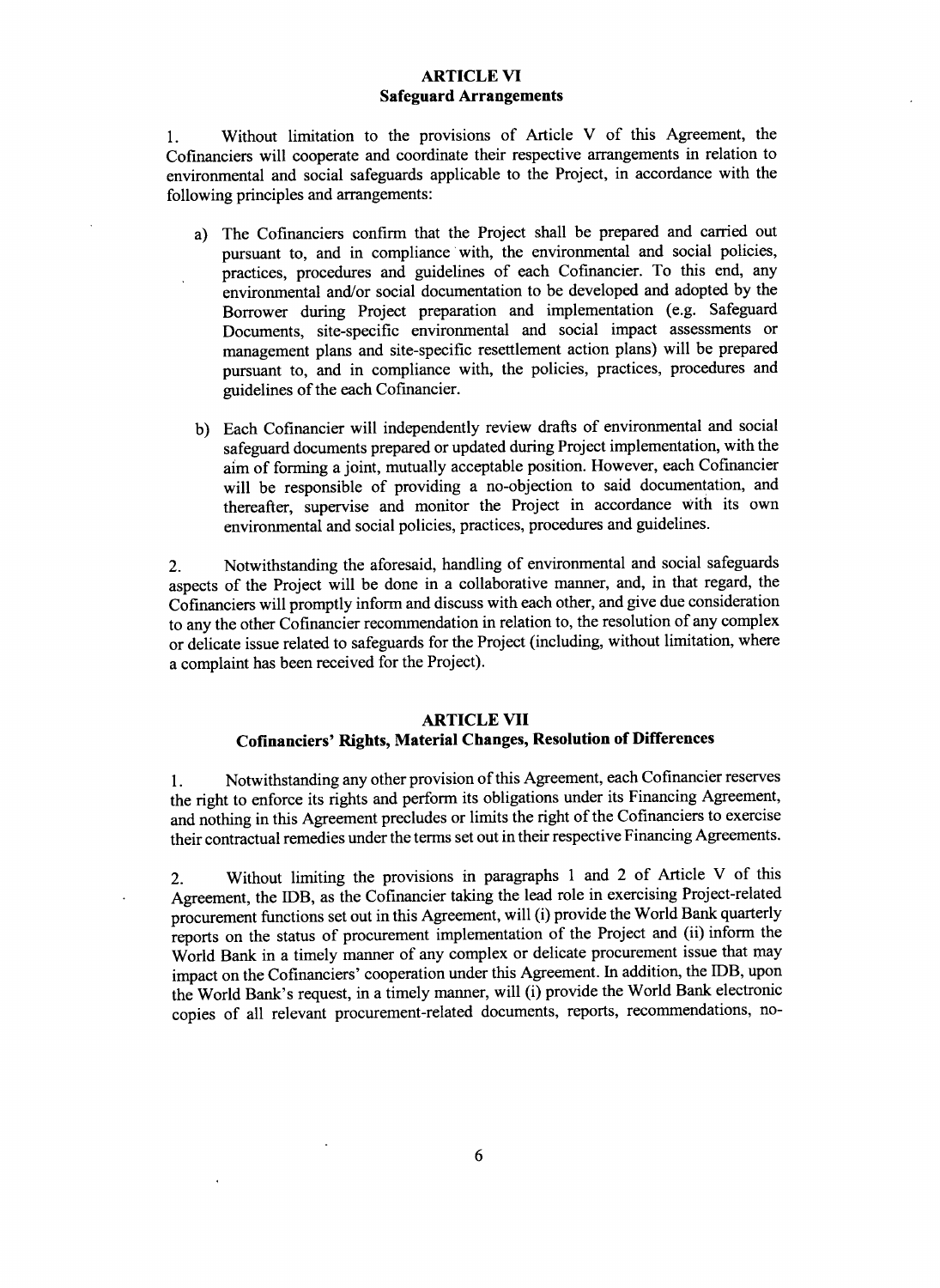objections and communications received or sent **by** the IDB; and (ii) reply to inquiries or requests for clarification from the World Bank with respect to any actions taken or issues arising in connection with any aspect of the procurement process.

**3.** The Cofinanciers will, to the extent practicable, take steps to ensure that their respective Financing Agreements are consistent, and that obligations imposed **by** their respective Financing Agreements shall, wherever possible, be uniform and shall not impose overlapping, duplicate or contradictory obligations on the Borrower.

4. The IDB and the World Bank each undertake to inform the other Cofinancier in a timely manner of any change planned to be made, or made, with respect to its procurement rules and/or its Anti-Corruption Rules referred to **in** Article I(1)(c) above, or change in other policies, rules or procedures relevant to this Agreement, or in its Financing Agreement with the Borrower, that may impact on the Cofinanciers' cooperation under this Agreement. In the event of such change, or in the event of a complex or delicate procurement issue as described in paragraph 2 of this Article, each Cofmancier will endeavor in good faith to take whatever action it considers appropriate in order to avoid any adverse impact on its ability to cooperate effectively under this Agreement. If the World Bank or the IDB considers that any such change or procurement issue will materially and adversely affect (i) IDB's Project-related procurement functions as set out in this Agreement, including the undertakings set out in Schedule Ito this Agreement, or (ii) either Cofinancier's ability to perform its fiduciary and other obligations under its Financing Agreement consistent with its applicable policy and regulatory framework, the World Bank or the IDB, as the case may be, has the right, upon giving a written notice of no less than **60** days, to terminate this Agreement.

**5.** The Cofinanciers will, to the extent possible, strive to resolve promptly and amicably questions of interpretation and application of this Agreement, and any differences or disputes arising out of, or in relation to, this Agreement. In the event that any unresolved material differences remain, each Cofinancier has the right, upon giving the other Cofinancier a written notice of no less than **60** days, to terminate this Agreement.

#### **ARTICLE VIII**

#### **Execution, Effectiveness, Amendments, Termination, Notices, and Miscellaneous**

**I.** This Agreement will be signed in two counterparts, each of which will be an original.

2. This Agreement will come into effect upon the signature **by** an authorized representative of each Cofinancier.

**3. All** amendments to this Agreement will be binding only if executed in writing and signed **by** the duly authorized representatives of the Cofinanciers.

4. The IDB will exercise the same care in the discharge of its functions under this Agreement as it exercises with respect to the administration and management of its own affairs and will have no further responsibility in respect thereof to the World Bank.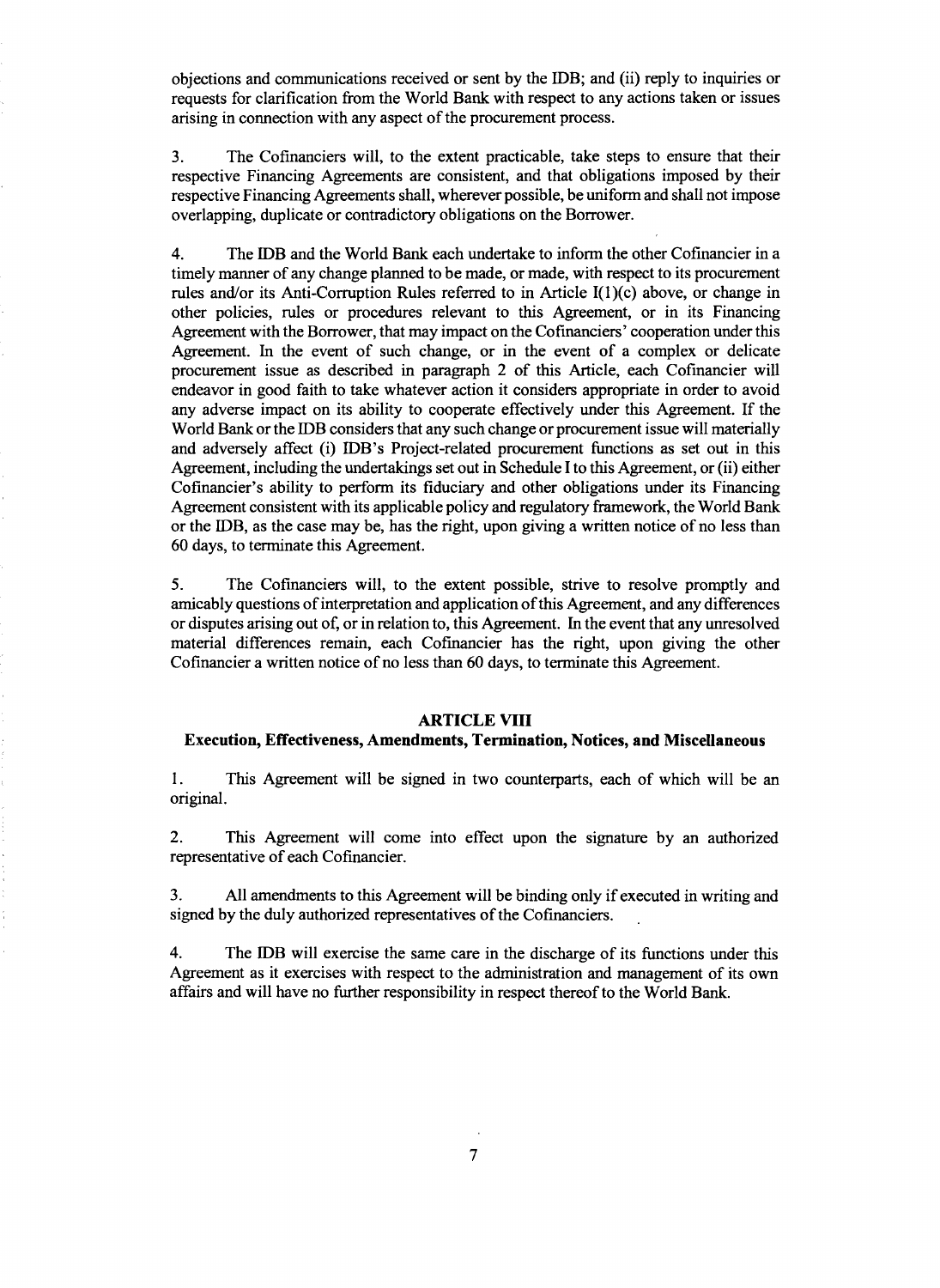*5.* This Agreement will terminate on the earlier of: (a) the date that a Cofinancier has notified the other Cofinancier, upon giving the other Cofinancier a written notice of no less than **60** days, of its decision to terminate the Agreement; or **(b)** the later of the loan closing dates as set forth in the Financing Agreements of the Cofinanciers. **If** this Agreement is terminated pursuant to (a) above, the Cofinanciers will endeavor to ensure that the termination of this Agreement does not adversely affect any ongoing procurement process. The provisions of paragraphs- 2 and **3** of Article IV, paragraph **1** of Article V, and paragraphs **1,** 2 and **3** of Article VII of this Agreement will survive any such termination.

**6.** Any notice or request fequired or permitted to be given or made under this Agreement will be in writing and addressed to the designated representative of each Cofinancier. Such notice or request will be deemed to have been duly given when delivered **by** hand, mail or electronic mail to the party to which it is required or permitted to be given or made at such party's address specified below:

For World Bank:

International Bank for Reconstruction and Development **1818** H Street, N.W. Washington, **D.C.** 20433 United States of America Phone: **1-** 202-473-1000 Fax: **1-202-477-6391**

For IDB:

Inter-American Development Bank **1300** New York Avenue, N.W. Washington, **D.C. 20577** United States of America Phone: **1-202-623-1000** Fax: **1-202-623-3096**

**7.** Nothing in this Agreement will operate or will be construed as a waiver, renunciation or any other modification of any of the privileges, immunities or exemptions of either Cofinancier under its organizational documents, or any international convention, or any applicable law, including, without limiting the generality of the foregoing, the privileges, immunities and exemptions of the World Bank under the agreement establishing the World Bank, and the privileges, immunities and exemptions of the IDB under the agreement establishing the IDB and Colombian laws 102 of **1959** and 44 of **1968,** respectively.

**8.** This Agreement does not constitute any commitment with regard to the financing of the Project **by** the Cofinanciers and nothing in this Agreement will be construed as imposing any financial obligation on the part of the Cofinanciers. Any such commitment and obligation will be exclusively reflected in the respective Financing Agreements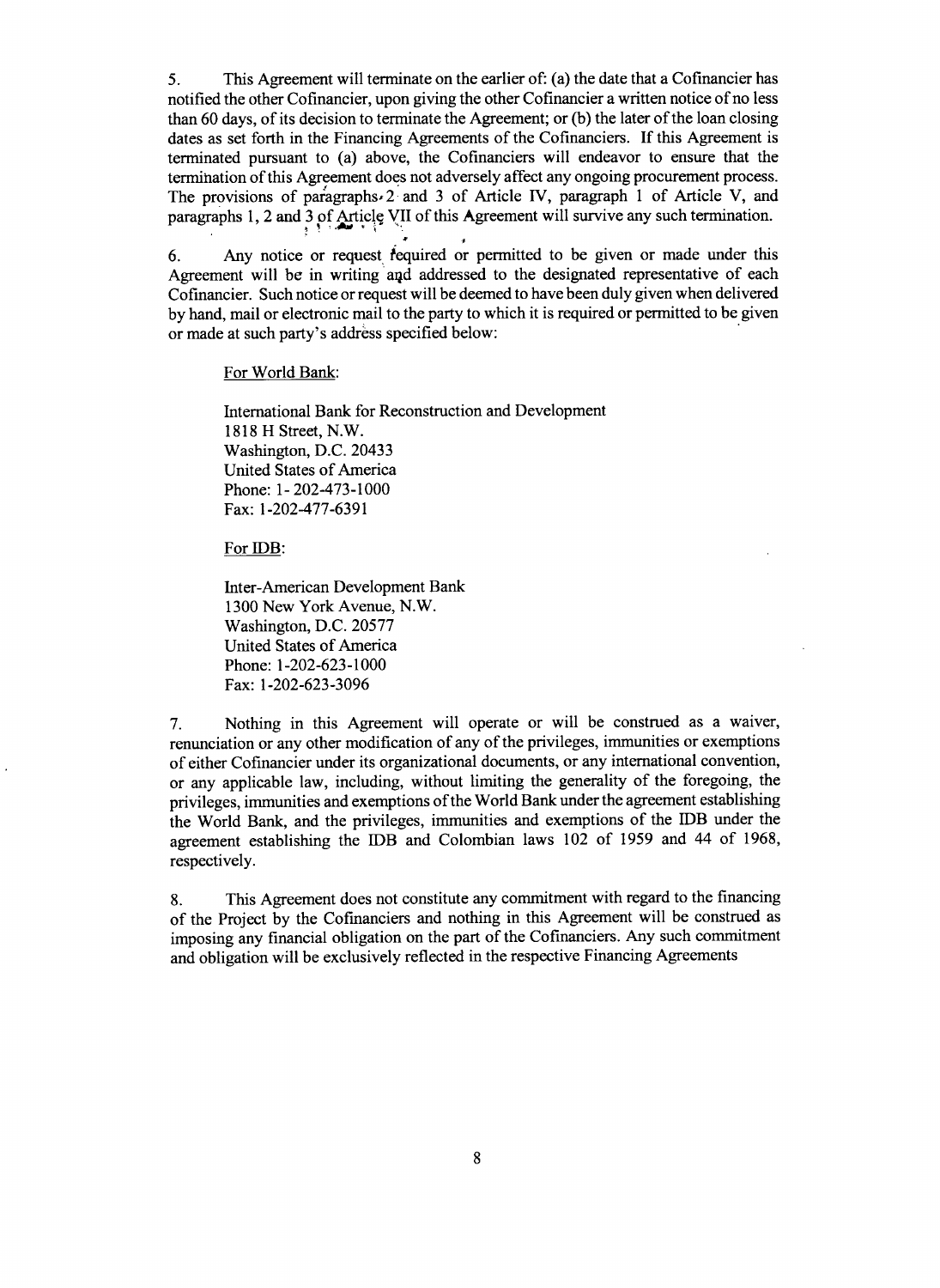**IN** WITNESS, WHEREOF the parties hereto, acting through their duly authorized representatives, have caused this Agreement to be signed in their respective names as of the date first hereinabove mentioned.

Colombia and Venezuela

The World Bank  $\alpha$ , The Inter-American Development Bank

Name: Jutta Ursula Kern Name: José Agustin Aguerre

Title: Acting Country Director, Title: Manager, Infrastructure and Colombia and Venezuela<br>
Energy Sector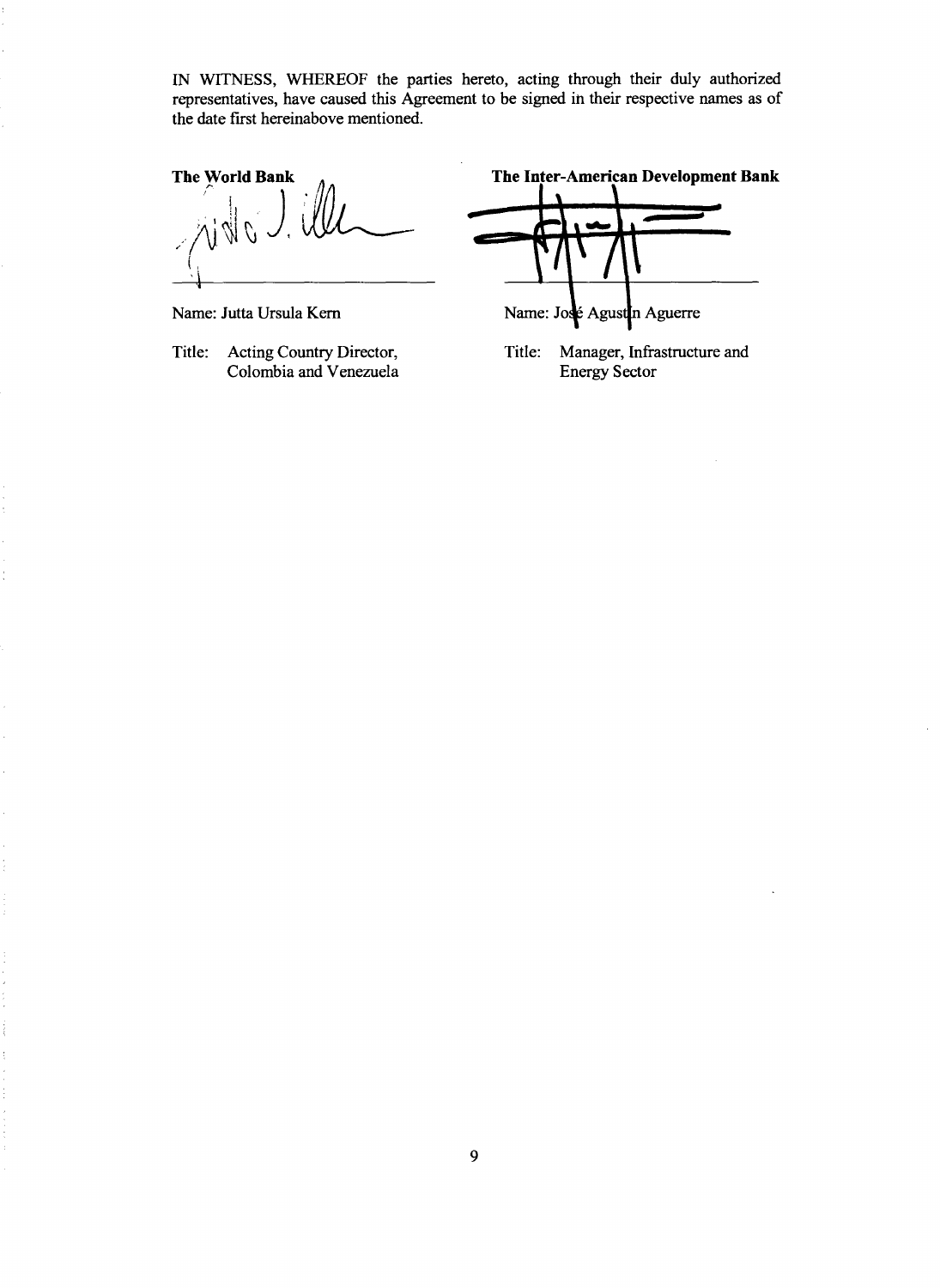# Schedule **I**

# Project Specific Procurement Related Undertakings

**(NOT** APPLICABLE)

 $\lambda$ 

 $\sim$ 

 $\mathbb{R}^3$ 

 $\mathcal{L}_{\mathcal{A}}$ 

 $\mathcal{A}$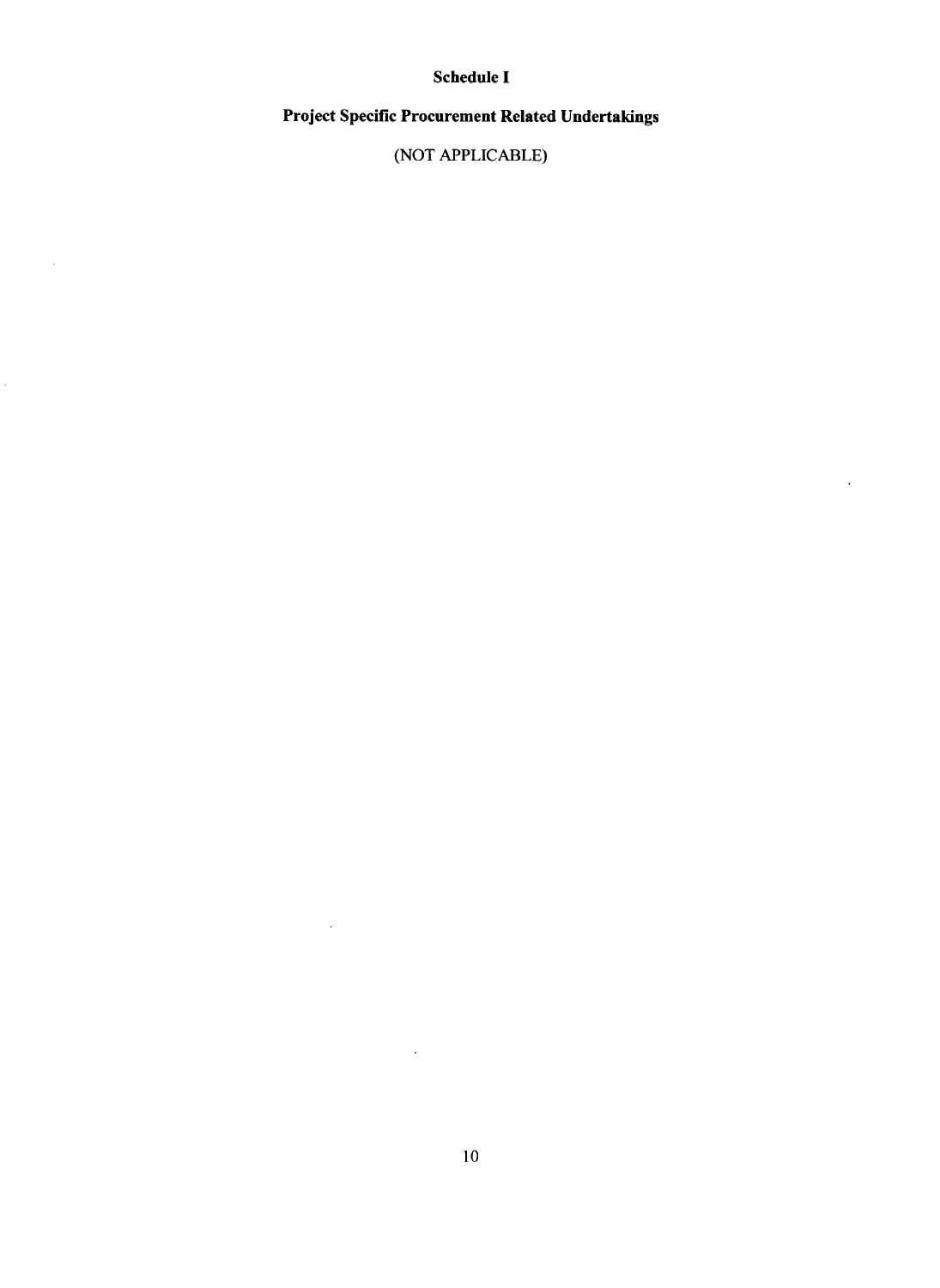## **Schedule II. Project Description**

The Bogota Metro Line 1 Section 1 (PLMB) foresees the implementation of 24km of new urban rail infrastructure. The project will benefit as much as **2.92** million inhabitants in its area of influence in terms of their ability to use a more efficient, safe and quality public transport system. The 24km alignment will run from the district of Bosa to the central business district, which covers some of the poorest areas in Bogota with households from the lowest socioeconomic strata.

The Bogota PLMB's financing approach is considering a blended and sequenced financing with at least three sources: Multilateral Development Banks (MDB), Bilateral Development Banks, bond issuances and commercial financing. The total Project costs are estimated at US\$4.4 billion for capital investments, and **US\$1.2** billion for operation and maintenance, over a lifetime of **25** years. The PLMB will be implemented under a single concession arrangement, corresponding to the Design-Finance-Build-Operate-Maintain-Transfer (DFBOMT) model. Initial financing will come from Bogota's own resources (approx. **US\$700** million) and MDBs (approx.US\$1.7billion), with total MDB lending envelops amounting to approximately **US\$600** million from the World Bank, **US\$600** million from IADB, and **US\$500** million from **EIB** which will finance initial costs, before the deployment of commercial capital and other sources of funding including other Bilateral or Multilateral Development Banks. The World Bank will provide a Series of Projects instrument, with an initial Loan of **US\$70** million. The IADB will provide a *Linea de Credito Condicional,* with an initial Loan of **US\$70** million.

*The Empresa Metro de Bogoti* (EMB) will be the Borrower and will implement the Project. EMB was established in December **2016** with administrative, financial and budgetary autonomy, and linked to Bogota's Secretariat of Mobility **(SDM). A** Co-Financing Agreement between the Government of Colombia, the District of Bogota, and the EMB was signed in November **2017,** and defines the commitments, terms and conditions under which the National and local government agree to Co-Financing the project, including the annual contributions of each party, the eligible expenses that can be financed **by** these proceeds, the requirements to set up a fiduciary committee and a fiduciary agent to administer the resources, and the role of Ministry of Finance, Ministry of Transport and the National Planning Department in the PLMB's oversight.

The PLMB investments to be carried out as part of the whole PLMB include preliminary works **by** EMB with counterpart funding: transfer of utility networks along the alignment and land acquisition. **All** other the PLMB activities are to be carried out **by** the single DFBOMT Concessionaire: (i) the construction of 24km (including the rail yard connection line and end of line rail turnouts) of a **100** percent elevated rail viaduct starting from the metro railyard (in the southwest of the District, locality of Bosa) to Calle **78** with Avenida Caracas in the central business district (see alignment below); (ii) the construction of **16** stations, **10** of which will be integrated with the TransMilenio system, and one rail yard; (iii) the construction of 22km of bicycle lanes, intervention of targeted sections and stations of TransMilenio and adjacent roads along the alignment, and public space upgrading on **600,000** sq. meters of public space; and (iv) the provision and installation of the necessary rails, rolling stock, electrical, control, telecommunications and fare collection system for the operation of the metro. The PLMB will pay attention to enhance security and safety for women, **by** designing gender-informed infrastructure and operation.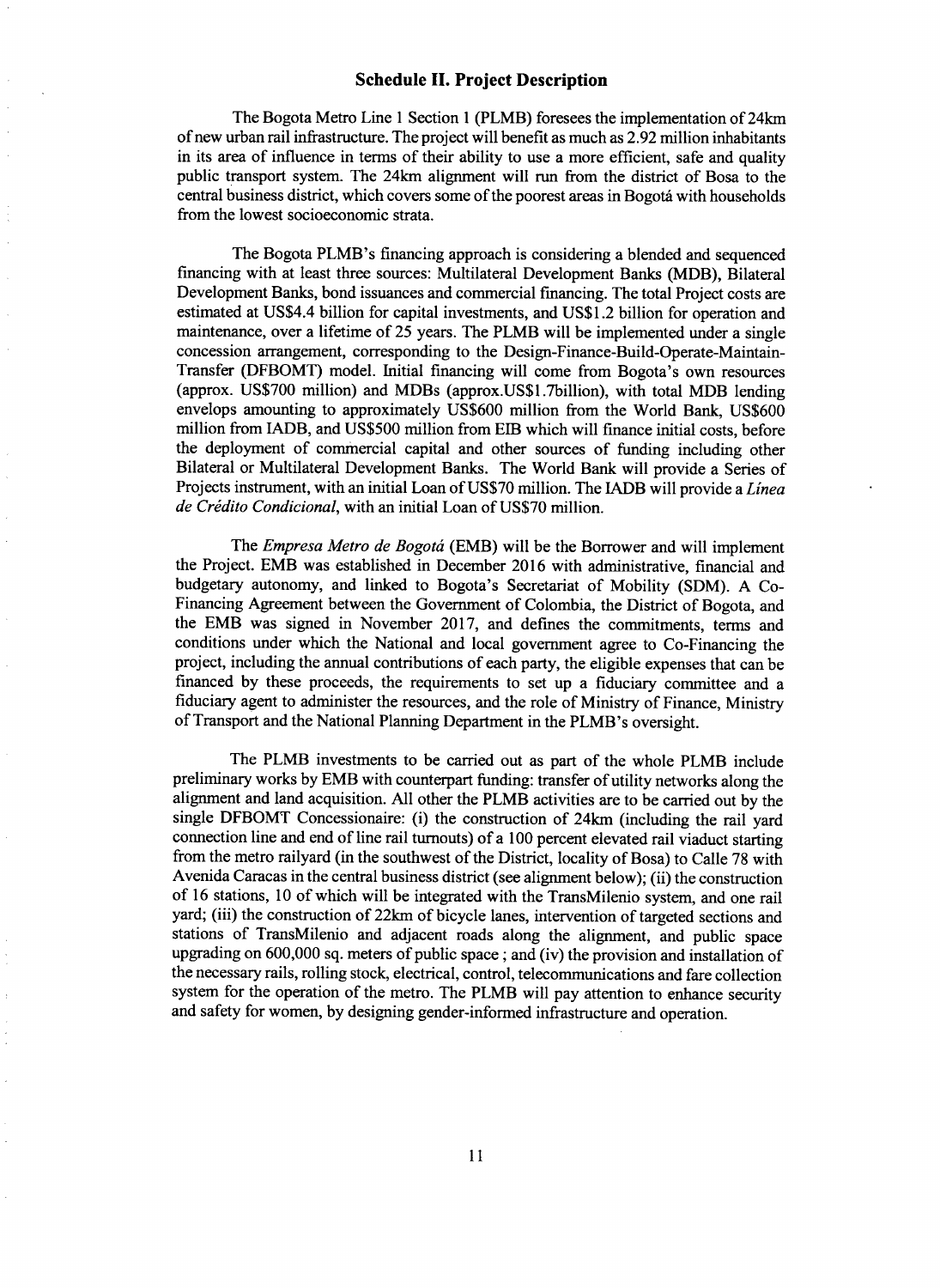The Project components include:

Component **1:** Detailed Designs, Initial Construction, and Work Supervision Contract (approx. total cost **US\$190** million, of which World Bank financing is **US\$67** million): Detailed Designs, initial construction works, including inter alia, civil works related to ground improvement and compacting for the railyard, and initial pilling installation for the viaduct, and the works supervision contract for the DFBOMT contract. Component **I** will be co-financed with the **IADB** and **EB.**

**Component** 2: Institutional **&** Policy Strengthening. (Total cost **US\$6** million, of which World Bank financing is **US\$3** million). This includes strengthening the Borrower's capacity through inter alia, carrying out of technical studies as needed for the implementation of the PLMB, including studies for the integration of the PLMB with the SITP (operational design, subsidy requirements, fare collection, among others), transit oriented development and land value capture instruments, detailed assessments of **GHG** emissions, local pollutants, noise and vibrations, and institutional strengthening of the EMB and Bogota's Mobility sector, concerns for the security and safety of women in public transport, hiring of technical consultants and other consultants to support safeguard and fiduciary matters, and training. Component 2 will be co-financed **by** the World Bank and IADB.